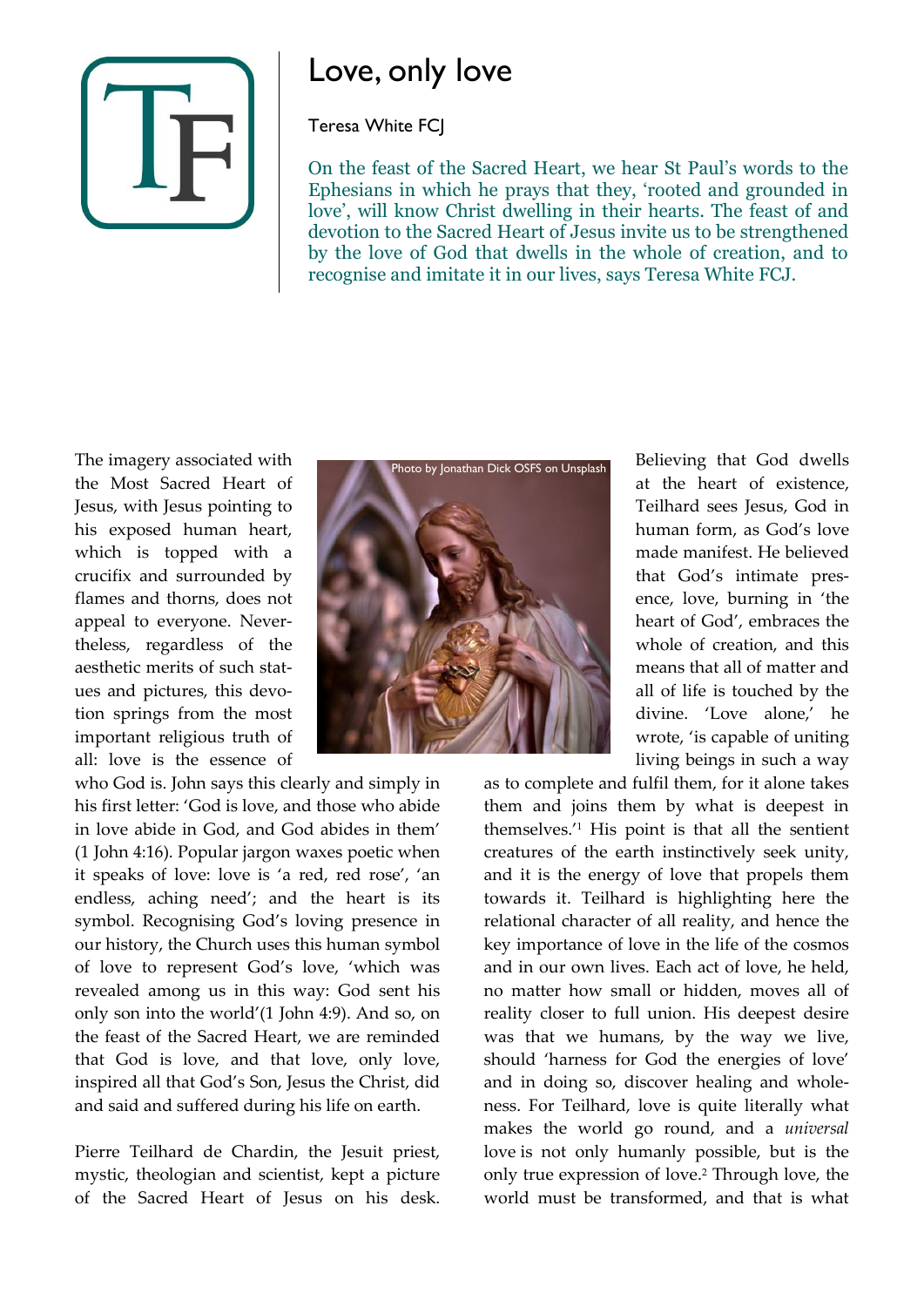Jesus came to do. Interestingly, in 1881, the year of Teilhard's birth, Gerard Manley Hopkins said something very similar in a letter to his friend Robert Bridges: 'All things therefore are charged with love, are charged with God and, if we know how to touch them, give off sparks and take fire, yield drops and flow, ring and tell of him'. These words of the poet find an echo in *The Phenomenon of Man*, where Teilhard writes: 'Driven by the forces of love, the fragments of the world seek each other so that the world may come into being'. 3

The Judaeo-Christian tradition sees the whole of creation as God's beloved handiwork, so it is not surprising to find that love has a central place in all four gospels. In the synoptics, Jesus incarnates God's love by reaching out to the poor and despised members of the society of his time, and by performing miracles of healing and compassion. Through parable, word and action, he teaches that love of God is inseparable from love of neighbour, emphasises the importance of generosity to those in need, and says that his followers must love not only friends and family, but enemies too. In Matthew's version of the Beatitudes, in eight brushstrokes, an amazingly vibrant portrait of Jesus is drawn, giving clarity and definition to the features of the person whom Paul calls 'the image of the invisible God' (Colossians 1:15). And that unseen God is a God of love: Jesus's contemporaries saw how he took the side of the excluded, the disreputable, the unimportant; how he comforted the sorrowful and healed the sick; how he stood up for what is right and just; how gentle and kind he was, how open and honest; how compassionate he was to those in any kind of need or distress, bringing peace to troubled hearts; how he forgave even those who hated him and wanted to kill him. Gradually, Jesus's close followers came to realise that this is what God is like: 'No one has ever seen God. It is God the only Son, who is close to the Father's heart, who has made him known' (John 1:18).

In the fourth gospel, the theme of love pervades every aspect of the life of Jesus and is at the heart of his teaching, for John sees the revelation of God's love as fundamental to the saving mission of Jesus: 'For God so loved the world that he gave his only Son, so that everyone who believes in him may not perish but may have eternal life' (John 3:16). The good news is that God loves us and the whole of creation, and God reveals this love through the life of Jesus. At the Last Supper, Jesus shows his love by washing the feet of his disciples, even the feet of Judas, who will go on to betray him (13:26). This is the pattern of love that Jesus expects from all his followers: they are to love not only those who love them, but also those who hate them (15:18). After the meal, in the farewell discourse, Jesus discusses love with them, and ends by praying that they may be filled with the same love with which God loves him (17:26). It is a chain of love that he describes: the Father loves Jesus, Jesus loves the disciples, and they in their turn must love one another (15:12-17). One can imagine the disciples asking Jesus what all this talk about love means – so he instructs them, patiently repeating that love is the heart of his message, telling them that they are his friends, not servants, and that he will always love them.

Historically, there is evidence of private devotion to the Sacred Heart of Jesus in Europe as early as the 11<sup>th</sup> and 12<sup>th</sup> centuries, and Julian of Norwich in the 14<sup>th</sup> may well have been familiar with it. Anyone reading her book, *Showing of Love*, could not fail to be touched by her utter conviction that God 'takes pleasure in his people' (Psalm 149:4), and few have expressed this delight in God's love as ardently as she did. Indeed, Julian's whole theology could be summed up in one line: 'Love is God's meaning'. 4 In the 1600s, St Jean Eudes honoured the Sacred Heart of Jesus with an Office and established a feast for it, but it was through the visions of St Margaret Mary Alacoque, a few decades later, that the Sacred Heart became a focus of prayer



## **Love, only love**

Teresa White FCJ 08 June 2021

[Grab your reader's